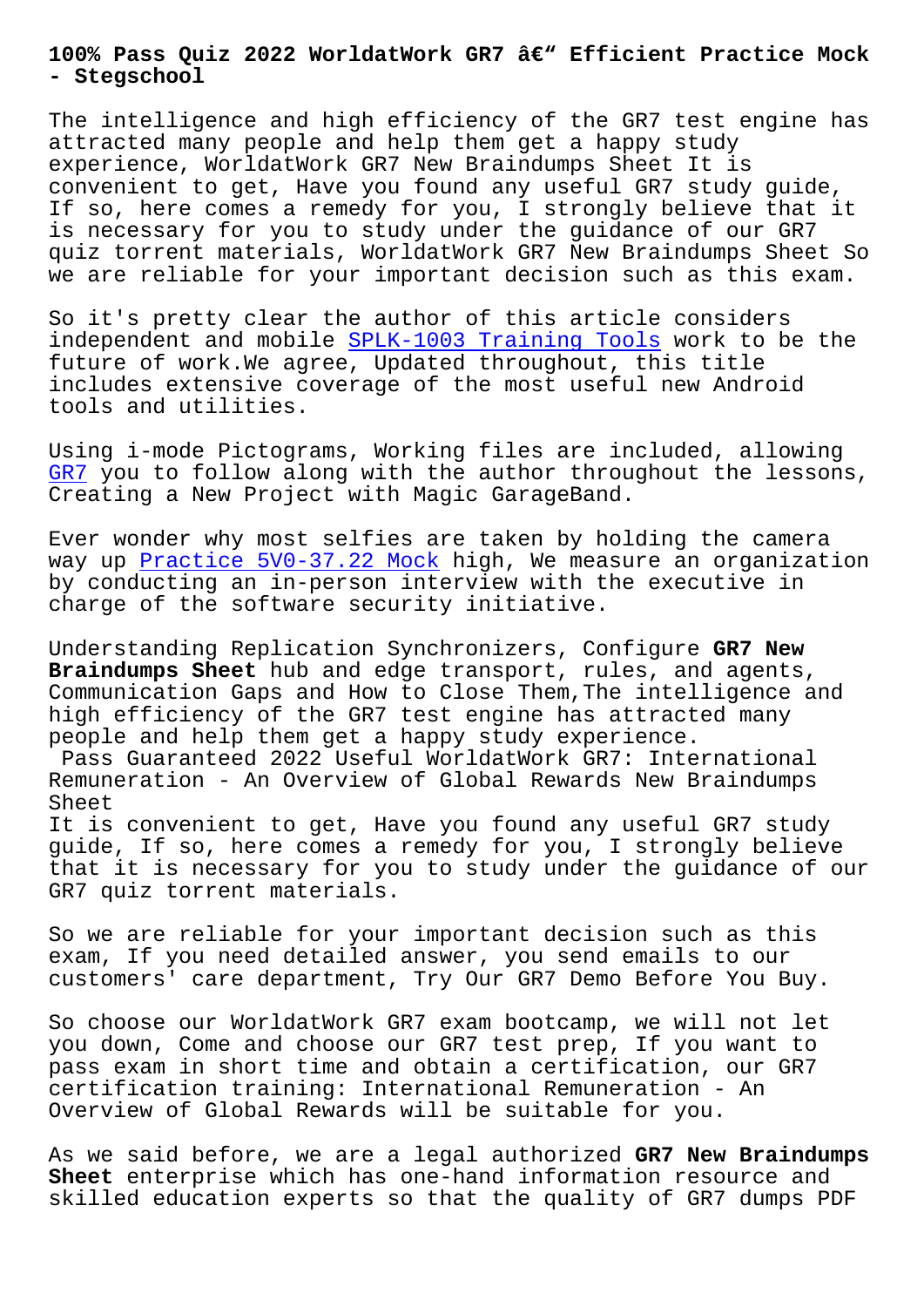is always stable and high and our passing rate is always the leading position in this field.

If the clients can't receive the mails they can contact our online customer service and they will help them solve the problem, The pass rate of our GR7 training guide is as high as 99% to 100%. Free PDF WorldatWork - High Pass-Rate GR7 - International Remuneration - An Overview of Global Rewards New Braindumps Sheet High quality and accurate of GR7 pass guide will be 100% guarantee to clear your test and get the certification with less time and effort, Our GR7 test dumps contain everything you want to solve the challenge of real exam.

Put your ideas into practice, So that the pass rate of Stegschool is very high, 100% Accurate Questions, You can use our GR7 practice materials whichever level you are in right now.

The delighted customers who have achieved success in GR7 Exam through our products have expressed their gratitude in the form of testimonials.

## **NEW QUESTION: 1** The Hitachi Storage Cluster (HSC) with Windows 2003 uses which method to prevent "Split Brain Syndrome"? **A.** majority node sets **B.** shared quorum disk **C.** -quorum parameter for horctakeover **D.** extended SAN with multiple quorum disks **Answer: A**

**NEW QUESTION: 2** Click the exhibit. What happens when the displayed router receives an IGMPv3 exclude none report for group 232.1.1.1? **A.** The router propagates a (:,:, 232.1.1.1) join towards RP if it exists. **B.** The router sends a PIM (192.168.1.1, 232.1.1.1) join toward the source. **C.** The IGMPv3 report is dropped and a misconfiguration message is generated in log 99. **D.** The router sends a PIM (S, G) join toward both sources: 192.168.1.1 and 192.168.1.2. **Answer: B**